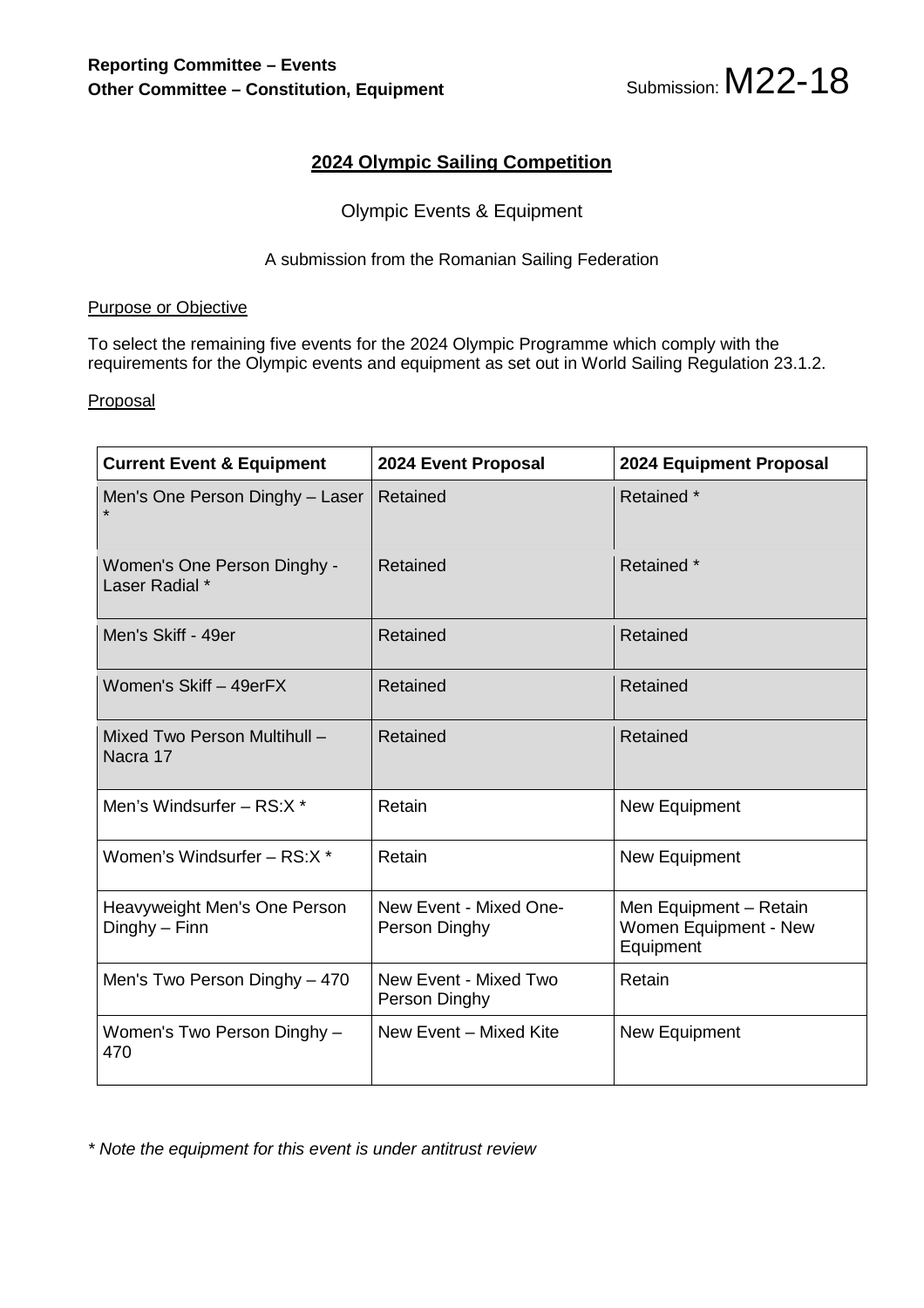Submission:  $M22-18$  Cont'd

**Windsurfer Men and Windsurfer Women New Equipment** - to evaluate if there are equipment alternatives which would offer a "beach" style event in order to connect and attract a new audience – as participant and fanbase.

**New Mixed One-Person Dinghy Event / Retain Equipment and New Equipment** – this event proposal renames the current "Heavyweight Men's One Person Dinghy" to "Mixed One-Person Dinghy". The Finn would be retained for the men's equipment and new equipment would be selected for the women's event that suits women of around 70kg.

**Mixed Kite / New Equipment** - to select equipment which would suit both men and women, in line with recommendation 4 of the IOC Gender Equality Review Project, which sets out that:

*"As much as possible, the sport-specific equipment apparatus for men and women should be the same."*

*See* IOC Gender Equality Review Project*:*

[https://www.olympic.org/~/media/Document%20Library/OlympicOrg/News/2018/03/IOC-Gender-](https://www.olympic.org/%7E/media/Document%2520Library/OlympicOrg/News/2018/03/IOC-Gender-Equality-Review-Project-Recommendations-Overview-March-2018.pdf)[Equality-Review-Project-Recommendations-Overview-March-2018.pdf](https://www.olympic.org/%7E/media/Document%2520Library/OlympicOrg/News/2018/03/IOC-Gender-Equality-Review-Project-Recommendations-Overview-March-2018.pdf) <https://www.olympic.org/news/ioc-launches-bold-initiative-on-gender-equality>

[https://www.olympic.org/news/the-ioc-takes-historic-step-forward-to-advance-gender-equality](https://www.olympic.org/news/the-ioc-takes-historic-step-forward-to-advance-gender-equality-following-executive-board-approval-of-bold-recommendations)[following-executive-board-approval-of-bold-recommendations](https://www.olympic.org/news/the-ioc-takes-historic-step-forward-to-advance-gender-equality-following-executive-board-approval-of-bold-recommendations)

The equipment, whether one-design or registered manufacturers (complying to "box rule" concept) should be widely available, durable and provide an accessible and affordable (both initial cost and ongoing cost) route to campaign for and compete at the Olympic Games, easily transportable and with minimal measurement requirements on Organizers or specialist venue requirements. The equipment should be able to be sailed in winds up to at least 25 knots and the associated sea conditions for such wind speed.

Current Position

As above.

#### Reasons

1. Having already selected five events and equipment for the 2024 Olympic Programme, this submission supports World Sailing's strategic move towards gender equality, matched pairs of events, clear event and equipment pathways, youth engagement, innovation and media appeal.

These remaining five events proposed for the 2024 Olympic Games offer attainable opportunities for nations to compete at the Olympic Games, are part of an established youth pathway, have worldwide spread, and reflect a broad range of sailing styles. These events also:

- (a)offer diversity in terms of weight and size of athlete, enabling a broad range of physiques and weights to compete;
- (b) Represent the diversity of styles and skills required in sailing which are participated in around the world, and cover all areas of the sport. The equipment can readily be sailed by sailors in developing nations, while at Olympic level the sailors represent excellence in a wide range of sailing skills;
- (c) Note the growth of non-technical high-performance sailing, yet reflect the importance of preserving a technical dinghy within the Olympic events for both men and women;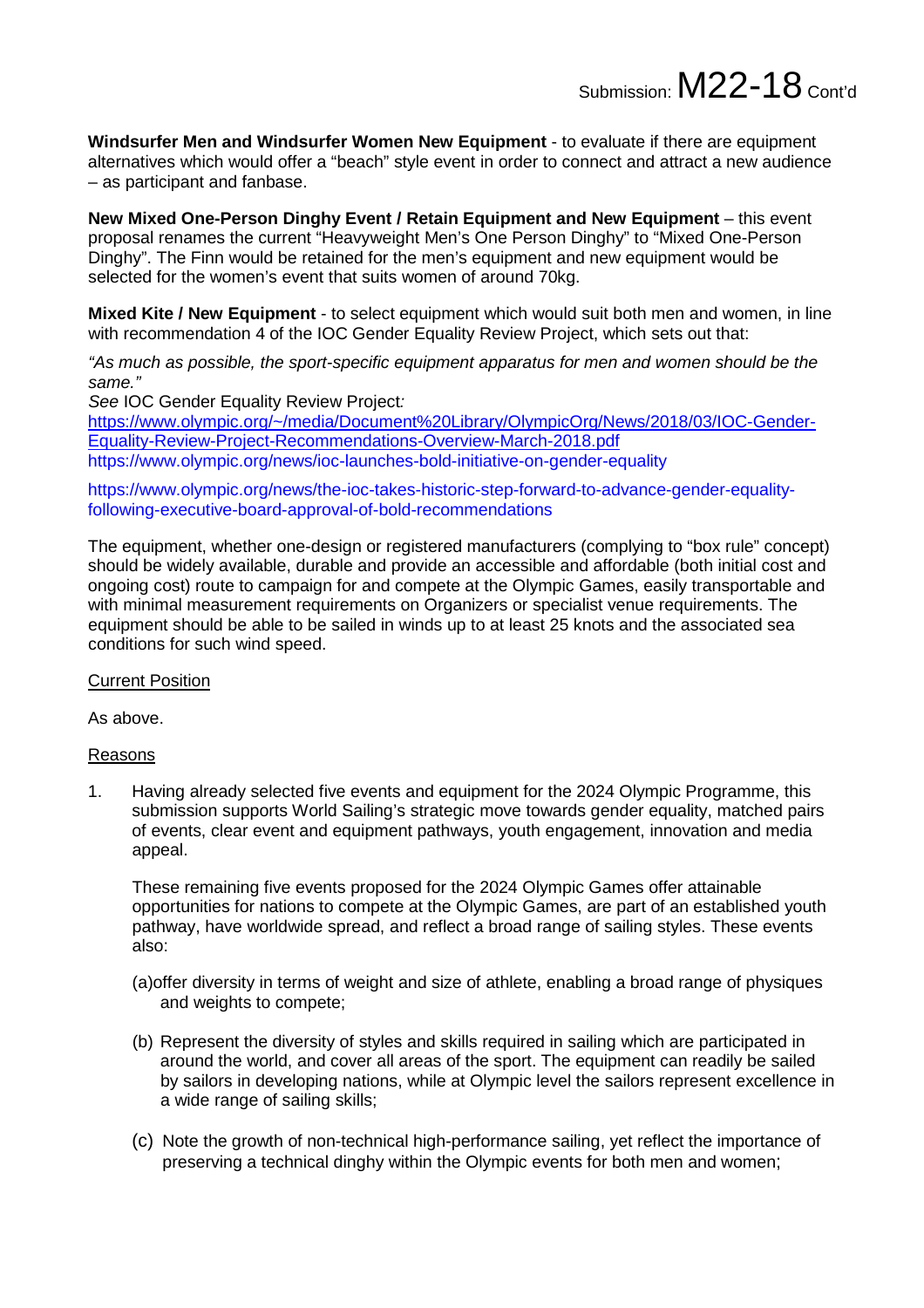- (d) Achieve a balance between ensuring continuity in existing events/equipment, adding the Mixed Two-Person Dinghy Men, Mixed One-Person Dinghy, Mixed Kite, Windsurfer Men and Windsurfer Women to the list of retained events, whilst encouraging evolution.
- (e) The ten Olympic sailing events allow a range of size, weight and skill sets to be taken into account. By maximising the range of sailor skills and physiques catered for in the ten events, this also maximises the number of sailors and nations that can aspire to going to the Olympic Games;
- (f) Increase the diversity in our sport at the Olympics allowing for a wide range of different race formats: slalom, match, fleet, marathon, short course racing, off the beach, freestyle/trick, etc;
- (g) Use proven equipment for four of the matched events and one mixed event, protects a nation's investment for the majority of events (9 of the 10 events, with 1 new mixed event) which is critical for the success of Olympic Sailing and sailing at the broad base;
- (h) Deliver the pathway between youth events, Youth Olympic Games, World Youth Sailing Championships, Regional Games and the Olympic Games, as highlighted by the Olympic Commission (see Olympic Commission Executive Summary at: [http://www.sailing.org/tools/documents/Item6OlympicCommissionReport-\[9505\].pdf](http://www.sailing.org/tools/documents/Item6OlympicCommissionReport-%255B9505%255D.pdf) which was approved by Council in November 2010. Full report available from World Sailing Executive Office). This report required that events and equipment selected are appealing and accessible to youth and deliver a single-step pathway from youth to Olympic competition;
- (i) Recognize that sailing is strong in some regions, but much weaker in emerging areas and developing nations, and this submission reflects the events and equipment which are already spread most around the world, and which are also easily accessible to developing and emerging MNAs. This submission also reflects the events and equipment which have high global participation and a diverse and broad range of nations currently participating;
- (j) Note that cost is not just the cost of buying new equipment, but the cost of the current investment already made in equipment around the world, and the cost of campaigning. This events and equipment submission enables equipment evolution, and yet will also contain the cost of Olympic participation to MNAs and athletes;
- (k) Reflect how sailing is widely practiced during the 206 weeks outside of the Olympic Games, which is a balance of one-person and two-person events;
- (l) Offer the best combination of events and equipment for guaranteed media appeal;
- (m)Recognize windsurfing and kite as two distinctive sailing disciplines and by including both broadens the base of the Olympic sailing programme; and
- (n) Meet World Sailing's own policy requirements as set out in Regulation 23.1.2.

Approving this submission will deliver 8 matched events from the 10 event programme, which will use the same (all 8 matched events use the same hull equipment, with just the 470 having the same spars and sails too) or similar equipment, and 2 mixed events. This combination of events and equipment offers clarity to the sport and significant benefit to smaller sailing nations with less funding. Not only from the obvious cost advantage of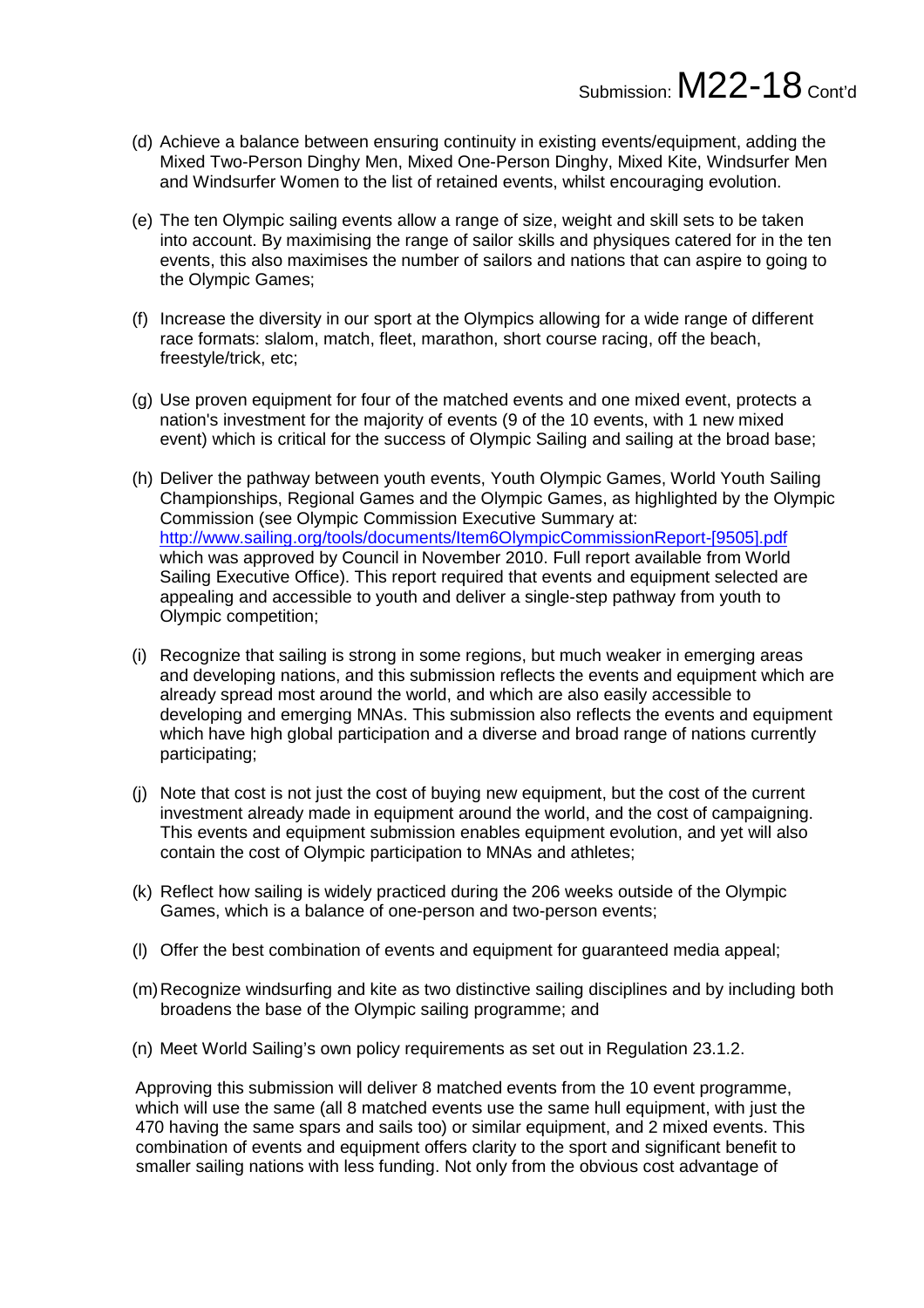sharing equipment and logistics, but also in the development of the specific skills required to race the boat and access to the technical know-how, such as coaches.

- 2. **Retain Windsurfing Men and Women** Windsurfing is a long-established event on the Olympic programme since 1984 which has always offered equivalent events for men and women. The windsurfer men and windsurfer women enables many nations around the world to compete at the Olympic Games, and *behind the Laser is the second most spread class with more than 70 different nations actively competing.* Olympic Windsurfing has grown impressively since the introduction of the RS:X Class.
	- (a)The current Olympic Windsurfing equipment is a very successful as:
		- (i) It delivers attractive sailing, different from 'standard' boat sailing, to the Olympics
		- (ii) From 4-30 knots of wind speed, the RS:X Windsurfing guarantees exhilarating racing in any wind and wave conditions where some of the other Olympic classes are not suitable to race.
		- (iii) The RS:X Equipment offers the least expensive route into the Olympic Sailing Competition for small and emerging nations, both in terms of equipment and campaign costs.
		- (iv) The new racing format with reaching starts and finishes in Medal Races offers much more excitement and clearness for spectators.
	- (b)The Windsurfing Events fulfil all the goals and requirements the IOC requests for the Olympic Sailing Competition. It is the cheapest form of Olympic sailing, has great universality, high numbers of women competing, it is low risk, it is visual and has large numbers of Youth competing. The WS Regulation 23.1.2 is clear that the Olympic Sailing Competition Event shall be attractive and accessible to young athletes from all continents, which is perfectly done by Windsurfing.
	- (c)The Windsurfing youth development pathway with the Techno 293, as the feeder class for the RS:X, is booming with record entry numbers with over 400 young sailors competing at its Worlds (see Regulation 23.1.2)
	- (d)The Windsurfing Events are the most colourful in the Olympic Sailing family and most dynamic of all Olympic Sailing disciplines with athletes being some of the fittest at the Olympic Sailing Competition. It is both physically and tactically demanding with the emphasis being on the athlete's ability not his/her ability to buy the latest gear.
	- (e)Windsurfing deserves its place in the Olympic sailing program so to maintain high level competition and protect the investment in windsurfing development programmes made by MNAs
- 3. **Mixed Two Person Dinghy / Retain 470** the Two Person Dinghy Men and Women events are well proven as gender matched events bringing mainstream 3-sail small boat sailing to the Olympic Games. However, if there is not the possibility within the Olympic programme to retain these events as separate events, then it is recognized that a mixed event is an option.
	- (a)**Affordable** the 470 is the most affordable two-person event at the Olympic Games, and particularly affordable for emerging nations which is critical for the ongoing development of sailing and aspiration to the Olympic Games. A ready to sail campaign –level 470 starts from €13,000. The average ready-to-race 470 price is 25% to 30% lower than the price of the other two-person Olympic classes, and about 2½ times the price of the current one-person dinghy men and women class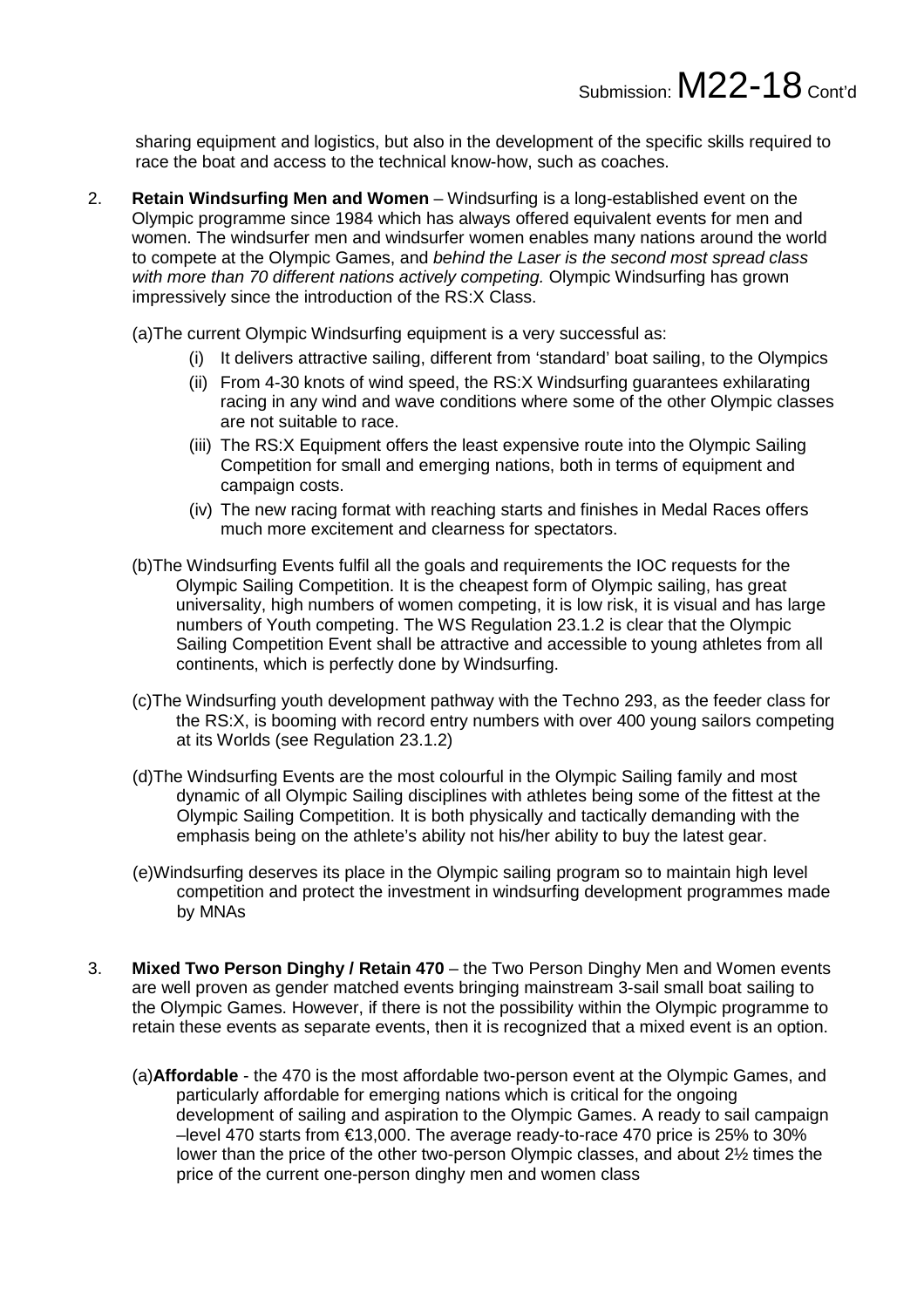- (b)**Mainstream** the 470 represents universal and mainstream sailing at the Olympic Games and is the proven flag-bearer for two-person dinghy sailing at the Olympics. As the only technical boat with symmetric spinnaker, the 470 challenges sailors to be fully accomplished in all aspects of sailing: tuning, tactics, strategy, technique, boat handling, agility and teamwork
- (c)**Universal** the 470 has worldwide popularity and offers a consistent and proven pathway from youth to Olympic.
- (d)**Accessible** whether newcomer or elite, the 470 offers widespread participation and racing opportunities, and is flexible to different racing environments and formats, whilst offering a level field of tactical racing and high performance from 5-35 knots.
- (e)**Level Field** The 470 is a well-controlled one-design class, with excellent rules and building specification, delivering a level playing field, with equipment provided by manufactures around the world. The 470 has been refined and upgraded through the years to become a modern, mature and proven racing machine.
- (f)**Media Appeal** the 470 lends itself to multiple race format options, which can better present the style of sailing than the limitations of the current Olympic format. Better use of on board cameras, headcams and audio will better convey the intensity of racing, precision of team work and the range of skills needed to sail a 470.

*Please note the presentation at: [http://www.470in2024.org](http://www.470in2024.org/) and a more detailed presentation will be circulated to Member National Authorities, Council, Events and Equipment Committee members prior to the 2018 World Sailing Mid-Year Meeting.*

4. **New Mixed One-Person Dinghy Event** - it is important that the events at the Olympic Games enable a wide range of physiques and weights to compete. Retaining the Finn dinghy would maintain the opportunities for men in the range of around 90kg plus, and give a new opportunity for women weighing around 70kg to compete.

The name of the event "Mixed One-Person Dinghy Event" is a suggestion, and may of course be changed at a later date to a name which works within the entire package of names for the ten events.

The Mixed One-Person Dinghy Event concept of a mixed team event will create a new innovative approach for dinghy sailing at the Olympic Games, and will not discriminate countries which, for social, cultural or religious reasons, may not be able to support two athletes of different gender competing in the same boat.

The Mixed One-Person Dinghy Event would offer flexible and multiple race format options.

5. **New Mixed Kite Event** – as a new Olympic event there is confidence that a Mixed Kite event format will deliver a natural fit to optimize the development of men and women kiteboarding athletes around the world. A Mixed Kite event will require one male and one female athlete to campaign as a "team". Each nation will be required to nominate an athlete of each gender to make up the "team" for the Olympic Games. In its first inclusion as an Olympic event and based on current competition numbers, see Note 1 below, there is doubt that separate Kite Men and Kite Women events would meet IOC recommendation 1 of the IOC Gender Equality Review Project that:

*"For all individual events, the number of female and male participants should be equal per event and/or per discipline."*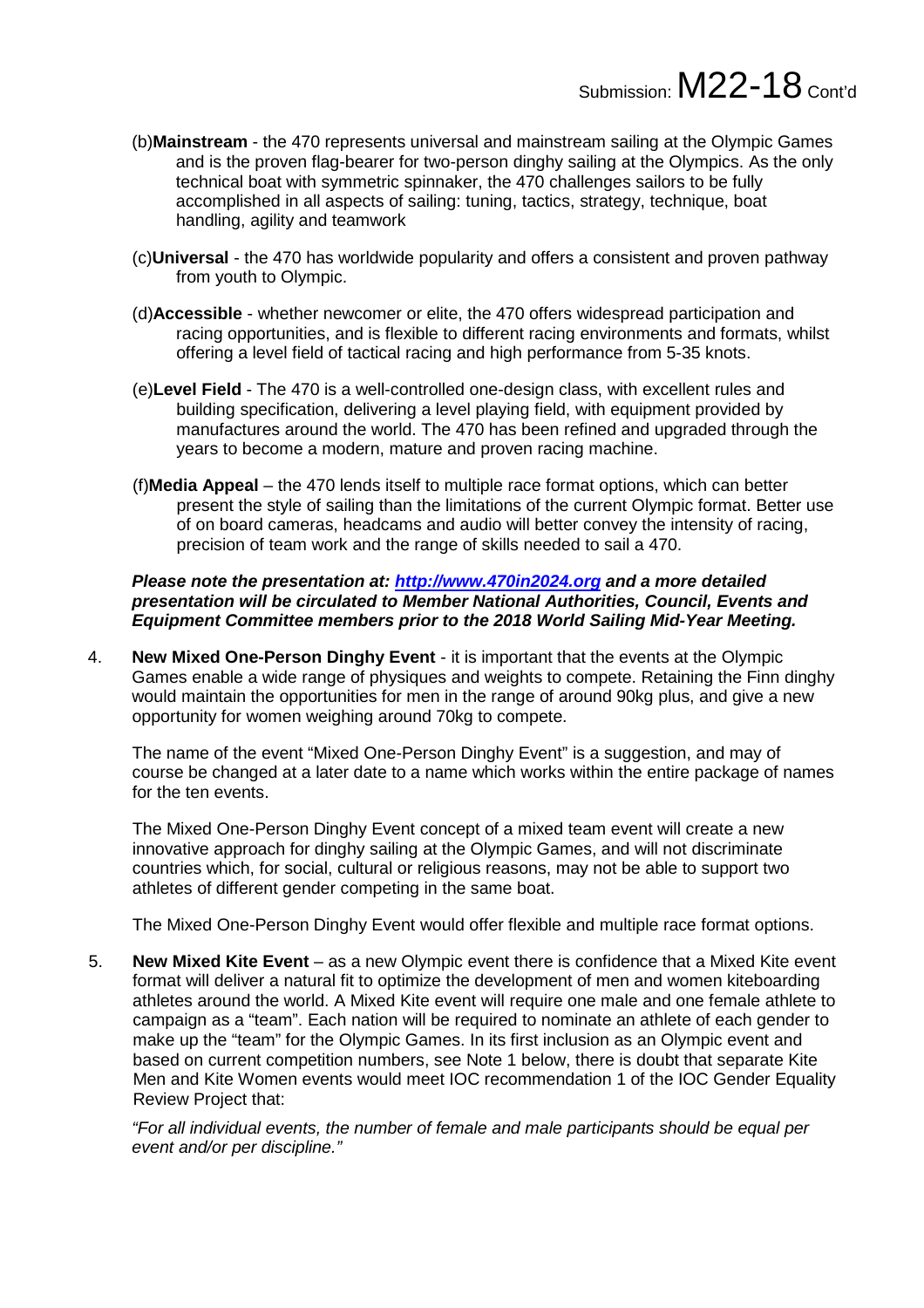## Submission: M22-18 Cont'd

If separate men and women events were introduced to the 2024 Olympic Games, there is no guarantee that there will be an equal number of female and male athletes selected to compete by their MNAs/National Olympic Committees. The introduction of a "mixed" event, will guarantee an equal number of male and female athletes.

Compared to other events, it is a realistic option to have a Mixed Kite event, as it will not discriminate any nations on cultural, religious and social grounds, particularly as the two athletes are competing on their own craft. As a new event there is no heritage which would impact on the legacy of how teams have previously competed. A Kite Mixed event is a natural fit for this new discipline and meets the IOC objectives to include more mixed gender events.

The "Mixed Kite Event Format" would require a nation to select a team of one man and one woman to represent the nation who shall be the "team". Each athlete's score from each race shall be combined with the other athlete's to create a "combined" score. The options for the men and women to race could be:

- (i) Men and Women racing in the same fleet for each race and combining scores. This would create huge race strategy, as teams seek to put together the optimal combined score whilst covering their opponents, guaranteeing intrigue and excitement, and the virtual scoring will reflect both individual scores and the team's combined score and lead board standing.
- (ii) Men and Women racing in separate "gender" fleets with separate starts this option would mean each fleet would likely experience different racing conditions, but the principle of combined scores would be the same. There would be greater media appeal and value to option 1.

In terms of racing format, there are many exciting permutations to introduce a multi-format race series, combining different styles of racing and length of race, for example: slalom, course, relay, trick/freestyle and these opportunities will need further consideration. The importance of the optimum combined results, would introduce an element of team racing to the event.

As a young sport, Mixed Kite should be seen as a chance for emerging nations to get up to international level fairly easily and have a serious chance of top ten or podium finishes, on an accelerated pathway compared to achieving such results in other long-established classes. Fast-forwarding the kites to separate men's and women's events for the 2024 Olympic Games will not achieve as positive an outcome as a "mixed" event, which will force nations to develop women's kiteboarding on as equal a basis as men's kiteboarding.

A "mixed team" event, particularly using format option (i) above creates additional race strategy, excitement and compelling media appeal. The mixed format will escalate the rivalries between nations and give teams a chance to exploit their opponents' strengths and weaknesses across different weather conditions.

The "Mixed Kite" event has everything going for it to achieve the same explosion of interest which has seen swimming's mixed relay event dubbed *"one of the most exciting races in swimming" by* the Fédération Internationale de Natation (FINA) - [www.fina.org](http://www.fina.org/) – since its inclusion on the 2020 Tokyo Olympic Games programme. Mixed Kite will bring something totally new, exciting and entertaining to sailing at the Olympic Games.

*\*Note 1:*